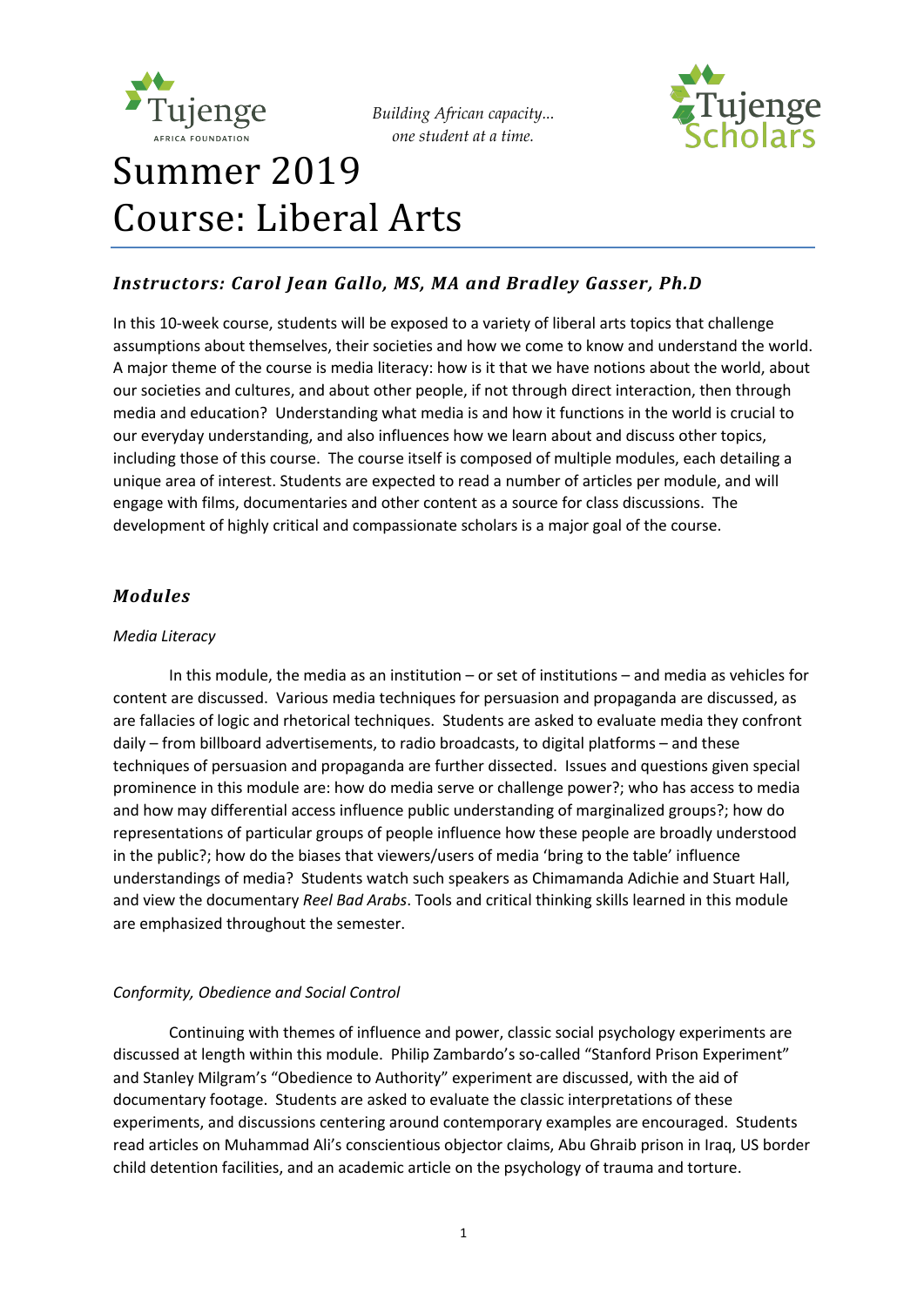



#### *Moral Philosophy and Moral Paradoxes*

This module briefly discusses some prominent schools of thought in moral philosophy, including utilitarianism, deontology and moral relativism. These discussions primarily are centered around Philippa Foot's "trolley problem", where students are asked to evaluate the moral choices available to a hypothetical individual forced to choose between the path a trolley will take on a track, and the consequences of this choice in terms of human deaths.

## *Meditation and Mindfulness*

This brief module is intended to both introduce mindfulness and relaxation techniques to the students (as a measure towards stress management), and to discuss the psychological and physiological benefits mindfulness practices may bring. Over-exposure to digital technologies are also discussed, and students are asked to share any techniques they use to manage stress or enhance creative thinking.

#### *The Islamic Golden Age*

Notions of 'Western civilization' or 'Western culture' are highly problematic and, if historically defensible as a concept, must nonetheless square the inherent racism of the notion. Still, the interactions 'Western' or European cultures had with the rest of the world are underappreciated, especially the debt owed to the scholars of the Islamic Golden Age ( $8<sup>th</sup>$  to  $14<sup>th</sup>$ centuries). This module explores the contributions to science, medicine, mathematics, philosophy, poetry, language and education these scholars and their societies made – not just to the 'West', but to the world writ large.

#### *Sex and Gender*

The terms "sex" and "gender" are often conflated, but most contemporary social researchers have come to a consensus that sex refers to biology, while gender is a social construct. This module breaks down what that means, and discusses how gender is constructed differently in different societies (for example the Yoruba and Igbo in Nigeria; the hijra in India). Students learn about and discuss the idea of both sex and gender as spectrums rather than dichotomies. Terms and concepts such as non-binary, gender non-conforming, transgender, and intersex are defined and interrogated – as well as the distinctions between sexual orientation, gender expression, and gender identity. Students are required to read "Sex Redefined," a 2015 commentary in the science journal *Nature,* which demonstrates that even the biological categories of "male" and "female" are not always mutually exclusive categories. Videos in which transgender and intersex people speak for themselves, are utilized in order to humanize these "Others."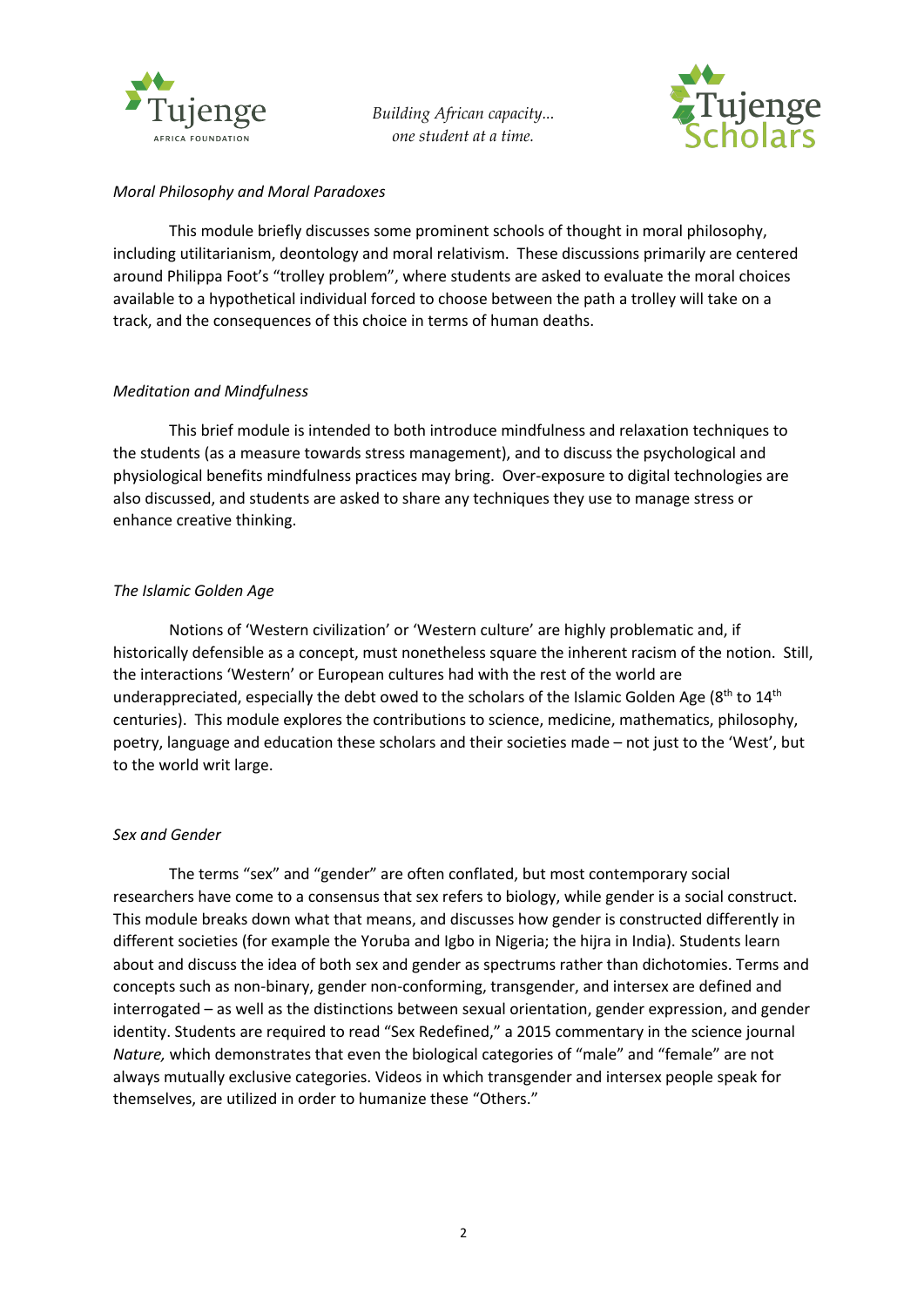



#### *Feminism*

This module introduces students to the basic definition and core concepts of feminism, both as a political/social movement and as an analytical lens that can be applied to almost any field of study. Media literacy skills are recalled and exercised as part of this module, as students are challenged to critique gender roles in the media. Students discuss the concepts of masculinity and patriarchy, and the ways in which cultural norms in a patriarchal society can be harmful to both men and women. Topics covered range from sexual assault and sexual objectification (including selfobjectification), to perceived or claimed cognitive differences between the genders. Students discuss the flexibility, diversity, and breadth of feminism(s), and debate whether that diversity of thought is a strength or a weakness for feminism as a political and/or social movement. Cross-cutting concepts are also discussed, such as the distinction between equality and equity. The module ends with an introduction to and discussion of intersectional feminism – what it means as a subversive critique of power structures with roots in critical race theory. On completion of the module, students should have a much more nuanced understanding of "feminism" (or feminisms) than they had before.

#### *Neoliberalism*

Notions of 'development', '(un)developed societies', the 'Third World' and other highly politicized terms are often employed in discourse surrounding Burundi. This module seeks to deconstruct these, and other, terms in order to understand the global political and economic landscape, and the logic of, and effects from, neoliberal reforms of the past several decades. Liberalism as a philosophical movement beginning with the Enlightenment is discussed, as are contemporary examples from Africa, America and elsewhere. Students are tasked with critically evaluating their culture and society, the history of political thought and how intellectual thought intersects with power. Finally, students are asked to evaluate social and other problems in moral and ethical terms.

## *Durkheim and Suicide*

As societies are re-arranged by technology, changing demographics, and the socio-economic policies instituted by the state, the social relations between individuals are disrupted. Durkheim's classic analysis suggested that decaying social relations can contribute to 'anomie', or a lack of social cohesion. Students are briefly exposed to the ideas of Durkheim, and Marx's notion of alienation, as conceptual tools to understand, among other things, trends in suicide, drug use/addiction, 'mass shootings', conspiracy theories, and other symptoms of the loss of meaningful social connections.

#### *Faith Healing*

This module takes into account the cultural context of Burundi, where many people believe that pastors or other religious authority figures have the ability to cure people of serious ailments such as cancer or HIV/AIDS. The first half of the module has students examine and discuss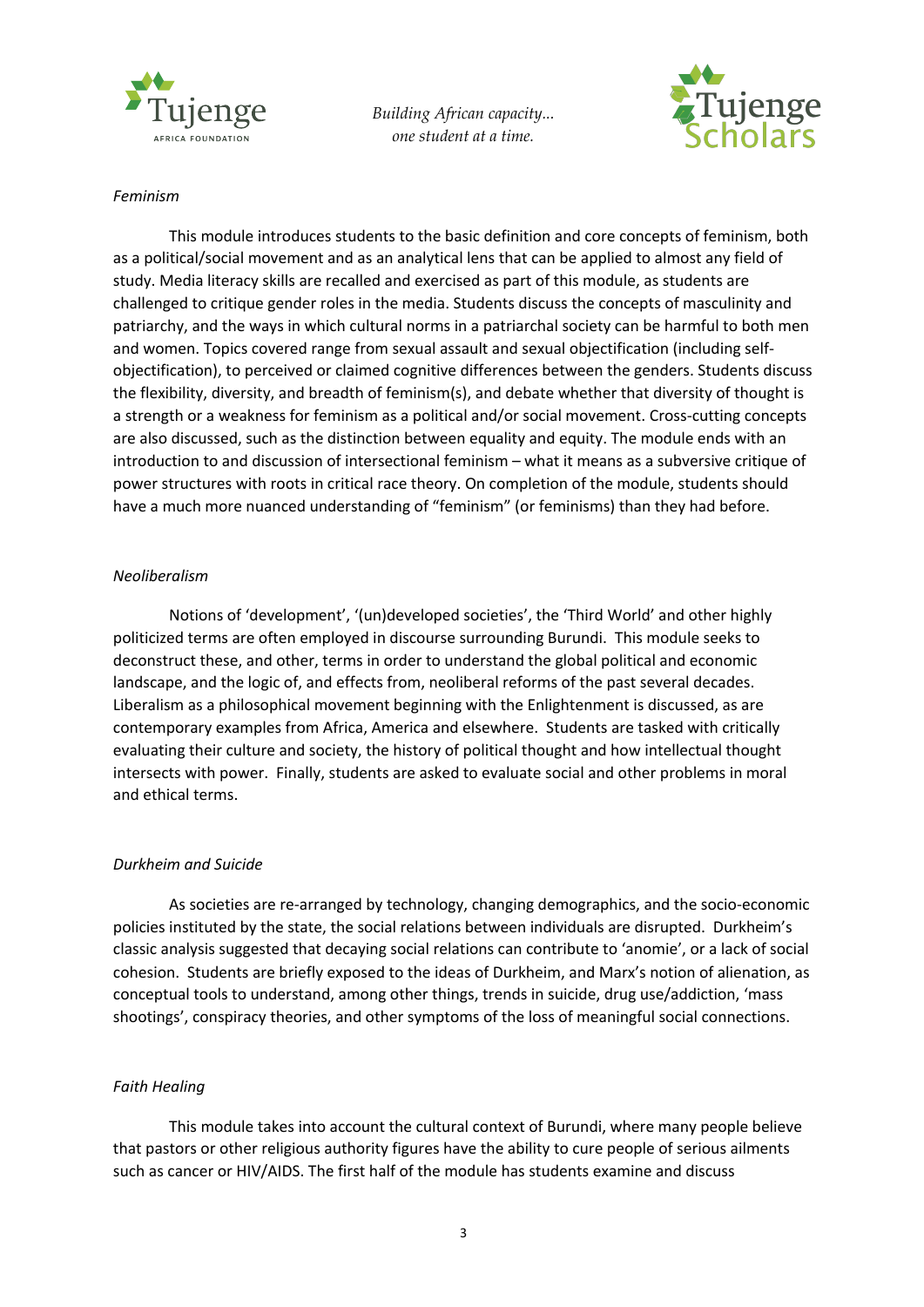



neurobiological phenomena, such as the placebo effect; the use of hypnosis to eliminate pain; and the roles of adrenaline and dopamine in our experience of music. The second half of the module interrogates the phenomenon of faith healing, and students analyze the way in which expectations, adrenaline, and hypnotic states can temporarily affect people's perceptions of pain and healing. Ancillary concepts and beliefs are discussed as well, such as the so-called prosperity gospel and Christian sects in the US that refuse, for instance, to seek medical treatment for their children. The ultimate learning goal here is not to make students question their faith or religious beliefs, but to encourage skepticism and critical thinking in cases where that faith is used to manipulate people.

## *Cross-cutting topics*

Various cross-cutting topics with the summer Science and Humanity course are made apparent. Race and ethnicity as social constructs, spurious relations between race and IQ, and eugenics and phrenology as justifications for racialized and imperial policies are emphasized. Throughout the Science and Humanity course and this course, students are encouraged, and expected, to be broad in their thinking and interests, and develop an interdisciplinary perspective on the world.

## *Selected Readings*

- Golston, J. C. (2007). Torturer's Apprentice: The Creation of Cruelty. In W. F. Schulz (Ed.), *The Phenomenon of Torture: Readings and Commentary.* Philadelphia, USA: University of Pennsylvania Press.
- Foot, P. (1967). The Problem of Abortion and the Doctrine of the Double Effect. *Oxford Review* 5, 1- 5. Retrieved from https://philpapers.org/archive/FOOTPO-2.pdf on June 29, 2019.
- Appiah, K. A. (2016, November 9). There is no such thing as western civilisation. *The Guardian.* Retrieved from https://www.theguardian.com/world/2016/nov/09/western-civilisation-appiahreith-lecture on July 17, 2019.
- Khayyám, O. (12<sup>th</sup> century; 1859). The Rubáiyát of Omar Khayyám. (E. Fitzgerald, Trans.). Public Domain edition published by the University of Adelaide Library, South Australia. Retrieved from https://ebooks.adelaide.edu.au/o/omar\_khayyam/o54r/ on July 17, 2019.

Ainsworth, C. (2015, February 18). Sex redefined. *Nature,* 518, 288–291. doi:10.1038/518288a

- Csepregi, I. (2011, April). Book Review: Medicine and Health Care in Early Christianity. *Medical History* 55, 253-254. Retrieved from https://www.ncbi.nlm.nih.gov/pmc/articles/PMC3066685/ on July 31, 2018.
- Dahl, R. A. (1960, Spring). A brief history of faith healing. *Quarterly Bulletin of Northwestern University Medical School* 34, 64-71. Retrieved from https://www.ncbi.nlm.nih.gov/pmc/articles/PMC3803774/ on August 11, 2019.